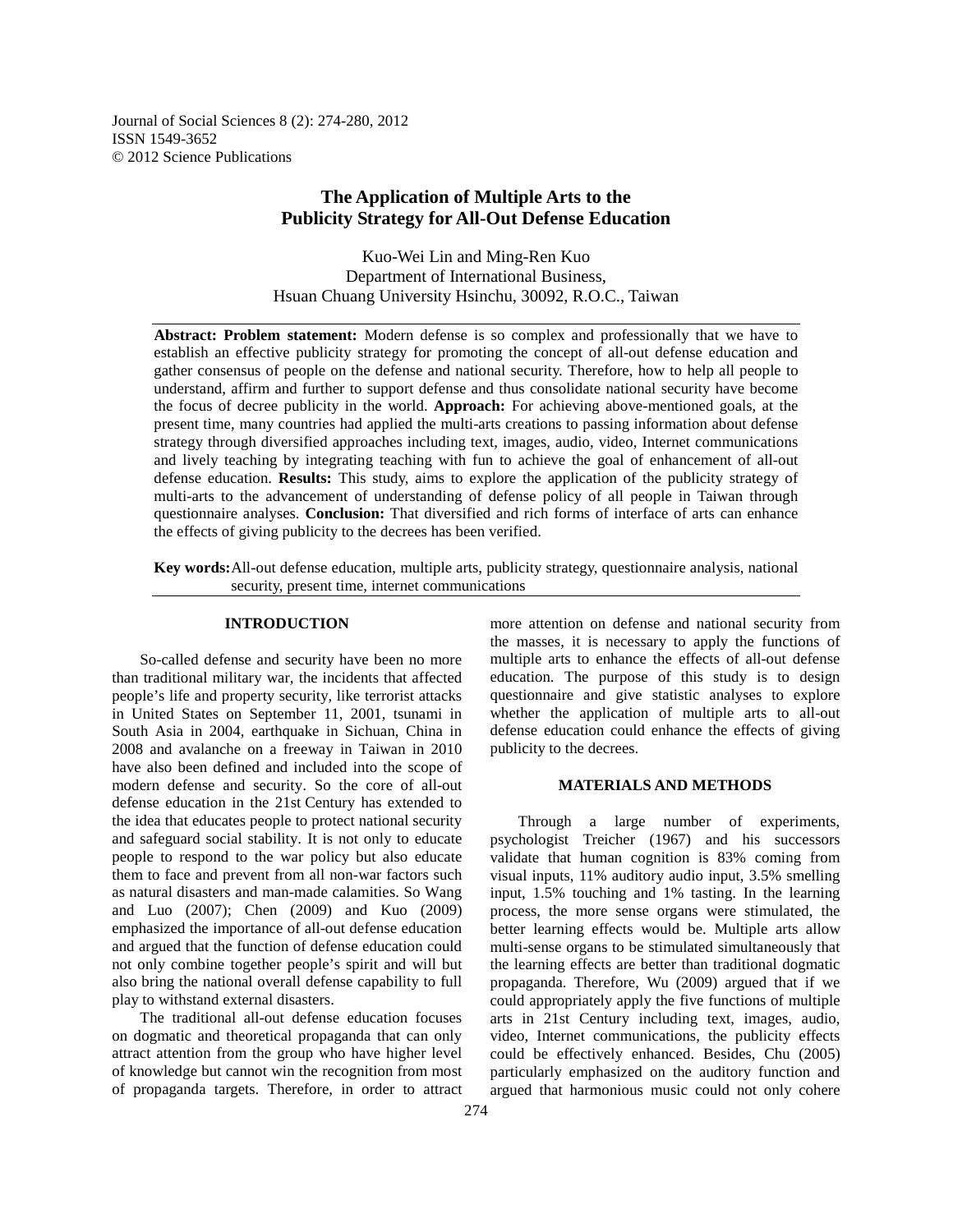with the centripetal force of the masses but also trigger people's love to the country.

 Hongan (2009) found that in various propaganda media, TV and movie screen messages best attracted the attention and trust from the audience and if coupled with colorful and lively images, they would achieve the community's exaggeration effects, so they are very suitable for use in defense policy propaganda. Yi (2004) also gave the same viewpoints and argued that the sympathetic echo by a good image work could penetrate every rank of society after broadcasting. Therefore, US military often uses the image to shape the image of justice for American soldier.

 With the rise of Internet technology, the Internet communications have quickly entered into everyone's daily life. So Chen (2009) stressed that with the characteristics of text, image and audio and video, the Internet communications could not only increase learning interest but also break up the temporal and spatial limits by broadcasting the contents of defense education anytime and anywhere. So he recommended that the Internet communications be included as one ring of all-out defense education system.

 In summarizing above-mentioned, we could understand that the application of multiple arts to the publicity of all-out defense ideas did better attract people's support and recognition and enhance the national tangible and intangible strength. Therefore, this study would evaluate effects of the application of multiple arts to the all-out defense education.

 For understanding practices of current publicity strategy for all-out defense education in Taiwan, this study conducted sampling interviews of 215 persons. Analyze and compare the contents obtained from observations of current situation analyses and correlation analyses through Chi-square test after reorganization of data. It is hoped that the conclusions could enhance the publicity effects of all-out defense education policy.

#### **RESULTS AND DISCUSSION**

 Most of effective respondents were male in this study, total 159 (74%), female 56 (26%). The ages of most of effective respondents were 21-30, total 122 (57%), followed by 31-40, 19 (9%) , 41-50, 9 (4%), 51- 60, 2  $\langle 1\% \rangle$ . Most of effective respondents were unmarried, 194 (90%), more than married, 21 (10%). Most of effective respondents were university/college graduates, 181 (84%), followed by graduate institution, 17 (8%); senior high, 14 (6%); junior high, 3 (1%). Regarding occupation, most of the respondents were students, 120 (56%), followed by military, civil servants and teachers 55 (26%); employees with service industries, 10 (5%); others, 9 (4%); arts-related business persons, 8 (4%); commercial, 6 (3%), electronic technology industries, 4 (2%), manufacturing industries,  $2 \leq 1\%$ ; agriculture,  $1 \leq 0$ ; most of the effective respondents have not involved in all-out defense education, 131 (61%) and only 84 (39%) said they did.

**Current situation analysis of acceptance of multiple arts:** In the breakdown of acceptance of multiple arts, "the presentation in the diverse form of modern arts with text, images, music, video and Internet communications"  $(M = 4.30, SD = 0.69)$  scored the highest, followed by "I love to participate in the multiple arts (text)-related activities (such as novel, movies, drama, concert, fine arts exhibition, Internet technology)" ( $M = 4.11$ , SD = 0.77); "modern arts with lively, diverse and rich characteristics" ( $M = 4.10$ ,  $SD = 0.83$ ), "multiple arts have close relationship with our modern life" ( $M = 4.04$ ,  $SD = 0.87$ ; "multiple arts attracts more attention from people" ( $M = 4.12$ ,  $SD = 0.88$ ) and "multiple arts with inspiring and educational functions" scored the lowest. The average of overall acceptance of multiple arts was 4.11; standard deviation was 0.63 as Fig. 1.

**Analyses of current situation of cognition of allout defense:** In the breakdowns of cognition degree of all-out defense by the interviews, the item "In the emergency of country, all citizens of all ages should take the responsibility of defending the homeland"  $(M = 4.23, SD = 0.80)$  scored the highest; followed by "I feel that there is room for improvement in the propaganda approach of all-out defense education"  $(M = 4.00, SD = 0.80)$ , "I feel that all-out defense should be one of the important defense policy at present time" ( $M = 3.93$ ,  $SD = 0.81$ ), "I feel that the government should strengthen the guidance and education of all-out defense policy"( $M = 3.89$ , SD = 0.82), "I think that all-out defense education is helpful to the enhancement and coherence of patriotic consciousness ( $M = 3.80$ , SD = 0.92); "I totally understand the ideas and meaning of all-out defense" ( $M = 3.64$ ,  $SD = 0.85$ ); "I feel that the issue of all-out defense policy is rather stereotypical and boring" ( $M = 3.17$ ,  $SD = 0.95$ ). "I think that acquiring military arms is more substantively beneficial" scored the lowest ( $M = 3.04$ ,  $SD = 0.98$ ), the average of overall cognition of all-out defense was 3.71, standard deviation 0.44. The results of analyses are shown as Fig. 2.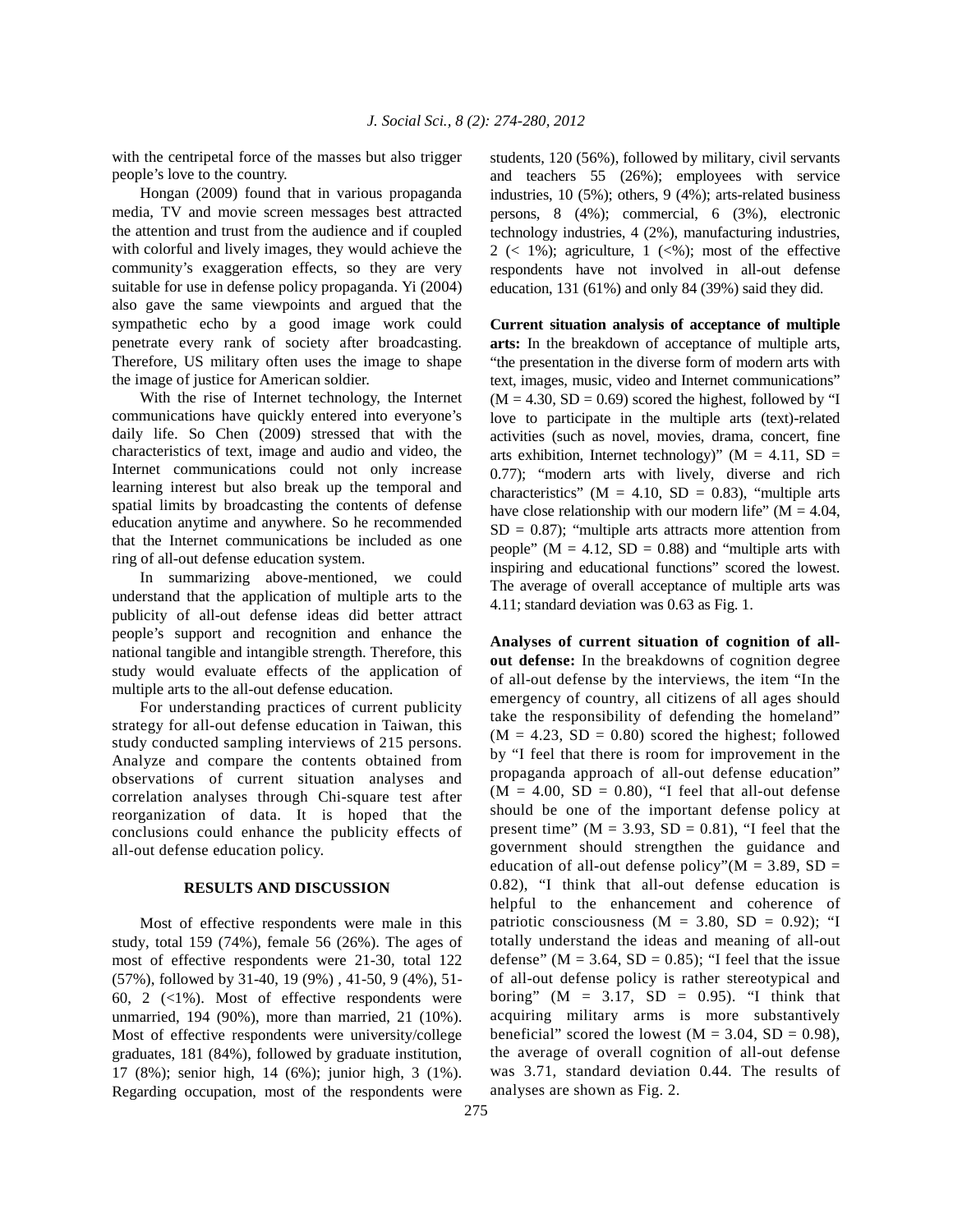

*J. Social Sci., 8 (2): 274-280, 2012* 

Fig. 1: Acceptance of multiple arts



276 Fig. 2: Cognition degree of all-out defense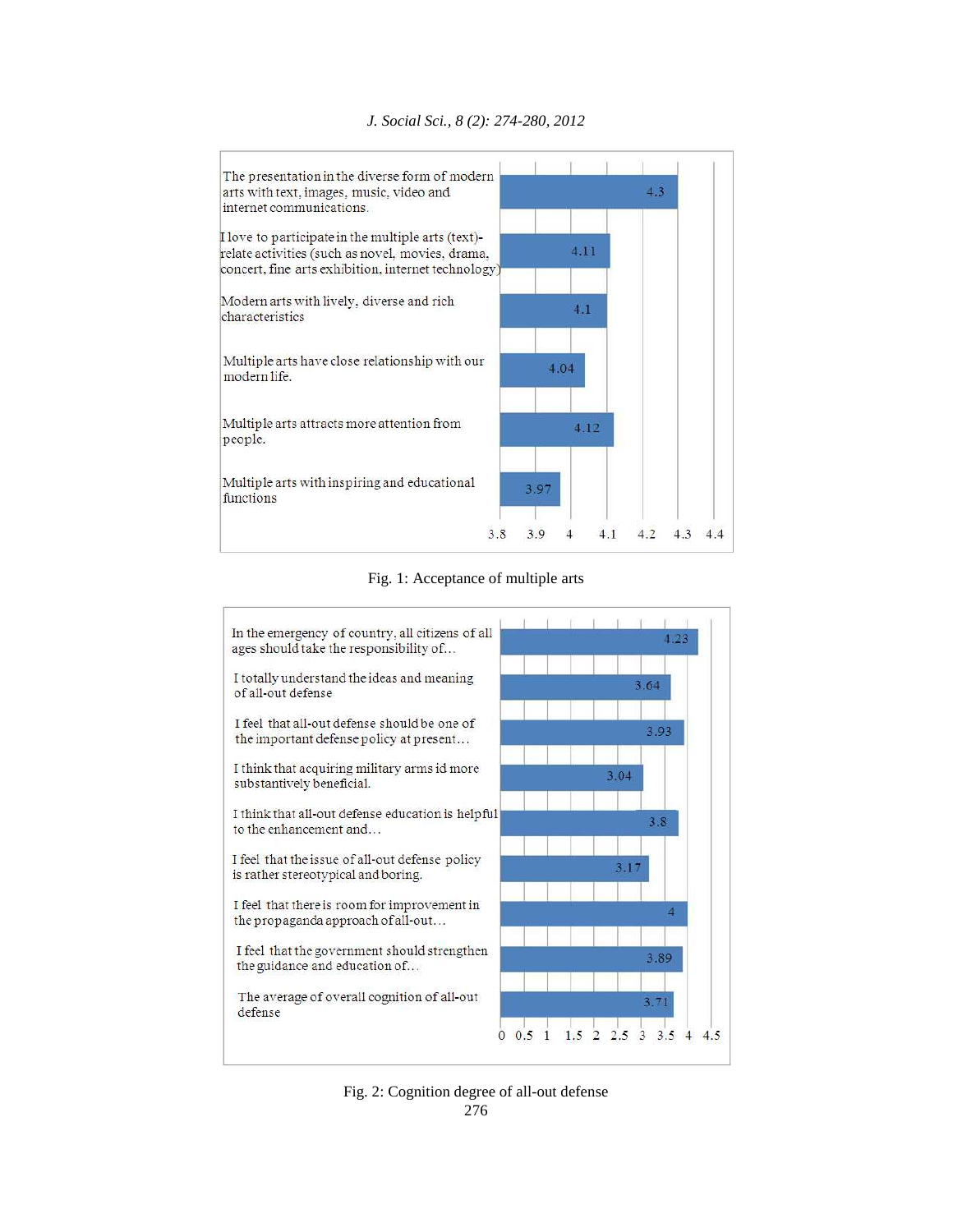

Fig. 3: Preference degree of publicity media

**Analyses of current preference degree of publicity media:** In the breakdowns of preference degree by the interviewees, "I think that using multiple arts to give publicity and education of all-out defense policy is helpful to the enhancement of people's learning interest" scored the highest  $(M = 4.02, SD = 0.69)$ , followed by "I am interested in the publicity performance of all-out defense education in the form of video of multiple arts" ( $M = 3.96$ ,  $SD = 0.87$ ); "I feel that the publicity strategy for employing multiple arts in all-out defense education is the defense policy worthy of investment" ( $M = 3.92$ ,  $SD = 0.82$ ); "I think that using multiple arts for publicity of all-out defense policy will be more effective education" $(M = 3.88, SD)$  $= 0.73$ ); "I think the publicity form of multiple arts will enhance the attention and participation in all-out defense education" ( $M = 3.75$ , SD = 0.76); "I am interested in the publicity performance of all-out defense education in the form of image of multiple arts"( $M = 3.75$ ,  $SD = 0.87$ ); "I am interested in the

publicity performance of all-out defense education in the form of music of multiple arts" ( $M = 3.71$ , SD = 0.93); "I am interested in the publicity performance of all-out defense education in the form of Internet communications of multiple arts" ( $M = 3.65$ , SD = 0.92); "I am interested in the publicity performance of all-out defense education in the form of text of multiple arts"( $M = 3.36$ ,  $SD = 1.02$ ); "I think that the implementation approach of publicity of all-out defense education by Defense Department in recent years attracts me" ( $M = 3.25$ ,  $SD = 0.99$ ) scored the lowest. The average of overall preference was 3.72 and standard deviation was 0.52 as Fig. 3 shows.

 **Analyses of differentials:** It is aimed to explore the difference between the degrees of acceptance of multiple arts, cognition of all-out defense and preference of publicity media by the respondents of different background variables through Independent Sample t-Test and One-way ANOVA. If the F-Test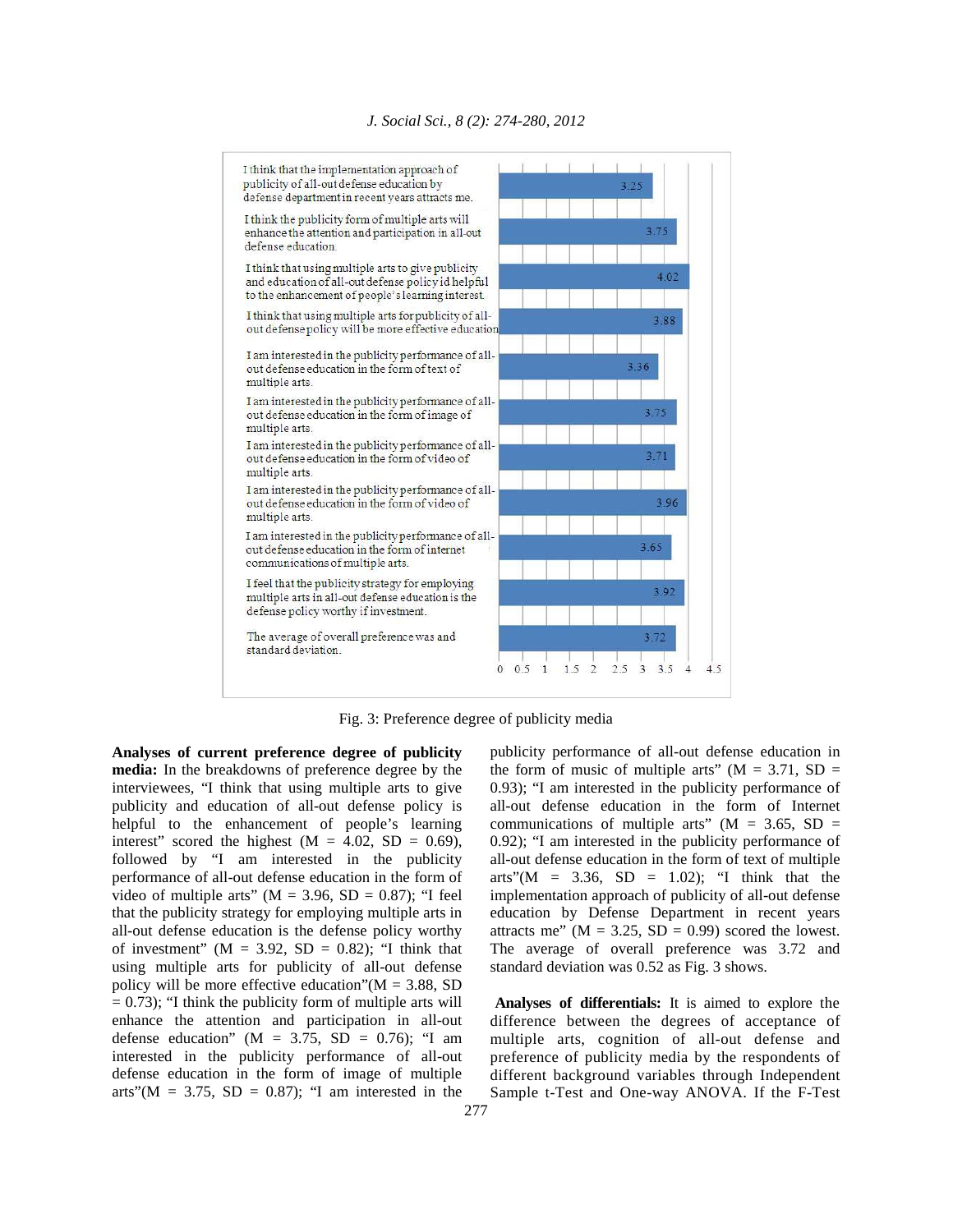of One-way ANOVA reaches the level of significance ( $\alpha = 0.05$ ), then use Scheffe Post-Hoc Method to conduct posterior comparisons.

 Before analyses, because the numbers of some groups by the background variables of age, education and occupation were too small, so we firstly conduct combinations. In term of age, it was re-divided into four groups of 11-20, 2-30, 3-40 and over 40; in term of education, it was re-divided into four groups of elementary, junior high and senior high, university/academy and graduate institute; in term of occupation, it was re-divided into four groups of military, civil servants and teachers, arts-related business, students and others. We also used these new groups to conduct follow-up variance analyses.

**The variance analyses by gender on dependent variables:** From Table 1, we could learn that the difference of the overall acceptance of multiple arts by the respondents of different genders reaches the level of significance  $(p<0.05)$  and the acceptance by the female  $(M = 4.26)$  respondents are significantly higher than the male  $(M = 4.05)$ . However, there is no significant difference between the different genders of respondents on overall cognition of all-out defense, overall preference of publicity media

**The variance analyses by age on dependent variables**: From Table 2, we could learn that there is no significant difference between the different ages of respondents on three variables (p*>*0.05), that means there is no difference on overall acceptance of multiple arts, overall cognition of all-out defense and overall preference of publicity media between different ages of respondents.

**The variance analyses by marital status on dependent variables**: From Table 3, we could learn that there is no significant difference between the different marital statuses of respondents on three variables  $(p>0.05)$ , that means there is no difference on overall acceptance of multiple arts, overall cognition of all-out defense and overall preference of publicity media between different marital statuses of respondents.

**The variance analyses by education level on dependent variables:** From Table 4, we could learn that except for overall acceptance of multiple arts, the value of *F* Test of remaining two dependent variables for different education levels of respondents have not reached the level of statistic significance (p*>*0.05) , that means there is no difference between different education levels of respondents on overall acceptance of multiple arts, overall cognition of all-out defense and overall preference of publicity media between different education levels of respondents.

Table 1: Variance analyses between genders on dependent variables

| THUIS II THINGIS MINITOU USEN SOLIIELII KUINGIU UIL GOPOINGOILI THINGIOU |        |               |         |                       |            |            |
|--------------------------------------------------------------------------|--------|---------------|---------|-----------------------|------------|------------|
| Dependent variables                                                      |        | Gender Number | Average | Standard<br>deviation | т<br>Value | P<br>Value |
| Overall acceptance                                                       | Male   | 159           | 4.05    | 0.63                  |            |            |
| of multiple arts                                                         | Female | 56            | 4.26    | 0.59                  | $-2.22*$   | 0.03       |
| Overall cognition                                                        | Male   | 159           | 3.74    | 0.45                  |            |            |
| of all-out defense                                                       | Female | 56            | 3.65    | 0.39                  | 1.30       | 0.20       |
| Overall preference                                                       | Male   | 159           | 3.73    | 0.54                  |            |            |
| of publicity media                                                       | Female | 56            | 3.69    | 0.48                  | 0.49       | 0.62       |
| *; $p < 0.05$                                                            |        |               |         |                       |            |            |

| Table 2: Variance analyses by age on dependent variables |  |  |  |  |
|----------------------------------------------------------|--|--|--|--|
|                                                          |  |  |  |  |

| Dependent          |           |        |         | Standard  | F     | P     |
|--------------------|-----------|--------|---------|-----------|-------|-------|
| variables          | Age       | Number | Average | deviation | Value | Value |
| Overall acceptance | $11 - 20$ | 63     | 3.97    | 0.65      |       |       |
| of multiple arts   | $21 - 30$ | 122    | 4.14    | 0.60      |       |       |
|                    | $31 - 40$ | 19     | 4.12    | 0.69      |       |       |
|                    | Over 41   | 11     | 4.50    | 0.54      | 2.56  | 0.06  |
| Overall cognition  | $11 - 20$ | 63     | 3.68    | 0.46      |       |       |
| of all-out defense | $21 - 30$ | 122    | 3.77    | 0.41      |       |       |
|                    | $31 - 40$ | 19     | 3.51    | 0.33      |       |       |
|                    | Over $41$ | 11     | 3.66    | 0.66      | 2.09  | 0.10  |
| Overall preference | $11 - 20$ | 63     | 3.69    | 0.54      |       |       |
| of publicity media | $21 - 30$ | 122    | 3.77    | 0.49      |       |       |
|                    | $31 - 40$ | 19     | 3.53    | 0.43      |       |       |
|                    | Over 41   | 11     | 3.74    | 0.84      | 1.24  | 0.30  |

| Table 3: Variance analyses by marital status on dependent variables |                   |                                           |                        |                   |            |  |  |  |
|---------------------------------------------------------------------|-------------------|-------------------------------------------|------------------------|-------------------|------------|--|--|--|
| Marital                                                             |                   |                                           | Standard               | т                 | P<br>Value |  |  |  |
|                                                                     |                   |                                           |                        |                   |            |  |  |  |
|                                                                     | 194               | 4.09                                      | 0.62                   | 0.95              | 0.34       |  |  |  |
| Married                                                             | 21                | 3.55                                      | 0.56                   |                   |            |  |  |  |
|                                                                     | 194               | 3.73                                      | 0.42                   | $-1.46$           | 0.16       |  |  |  |
| Married                                                             | 21                | 3.64                                      | 0.73                   |                   |            |  |  |  |
|                                                                     | 194               | 3.73                                      | 0.49                   | $-0.75$           | 0.45       |  |  |  |
|                                                                     | status<br>Married | 21<br>Unmarried<br>Unmarried<br>Unmarried | Number Average<br>4.23 | deviation<br>0.69 | Value      |  |  |  |

From Table 4, we could also learn that the values of F Test for different education levels of respondents have reached statistic significance  $(p<0.05)$  on overall acceptance of multiple arts. Through posterior comparisons by Scheffe Method, the overall acceptance of multiple arts by the respondents with education of graduate institute or more  $(M = 4.52)$  is higher than the respondents with education of university/academy  $(M = 4.05)$ .

**The variance analyses by occupation on dependent variables**: From Table 5, we could learn that the *F* test of three dependent variables for the respondents of different occupations have reached the level of statistic significance  $(p<0.05)$  that means there is difference between the respondents of different occupations on overall acceptance of multiple arts, overall cognition of all-out defense and overall preference of publicity media. After posterior comparisons by Scheffe post-hoc comparison method, we could see the overall acceptance degrees of multiple arts by the respondents of military, civil servants and teacher  $(M = 4.31)$  are higher than students  $(M = 4.01)$ ; the respondents of military, civil servants and teacher  $(M =$ 3.85) are also higher than the respondents of other occupations ( $M = 3.53$ ) on overall cognition degree of allout defense; and meanwhile, the respondents of military, civil servants and teacher  $(M = 3.86)$  are higher than the respondents of other occupations  $(M = 3.48)$ .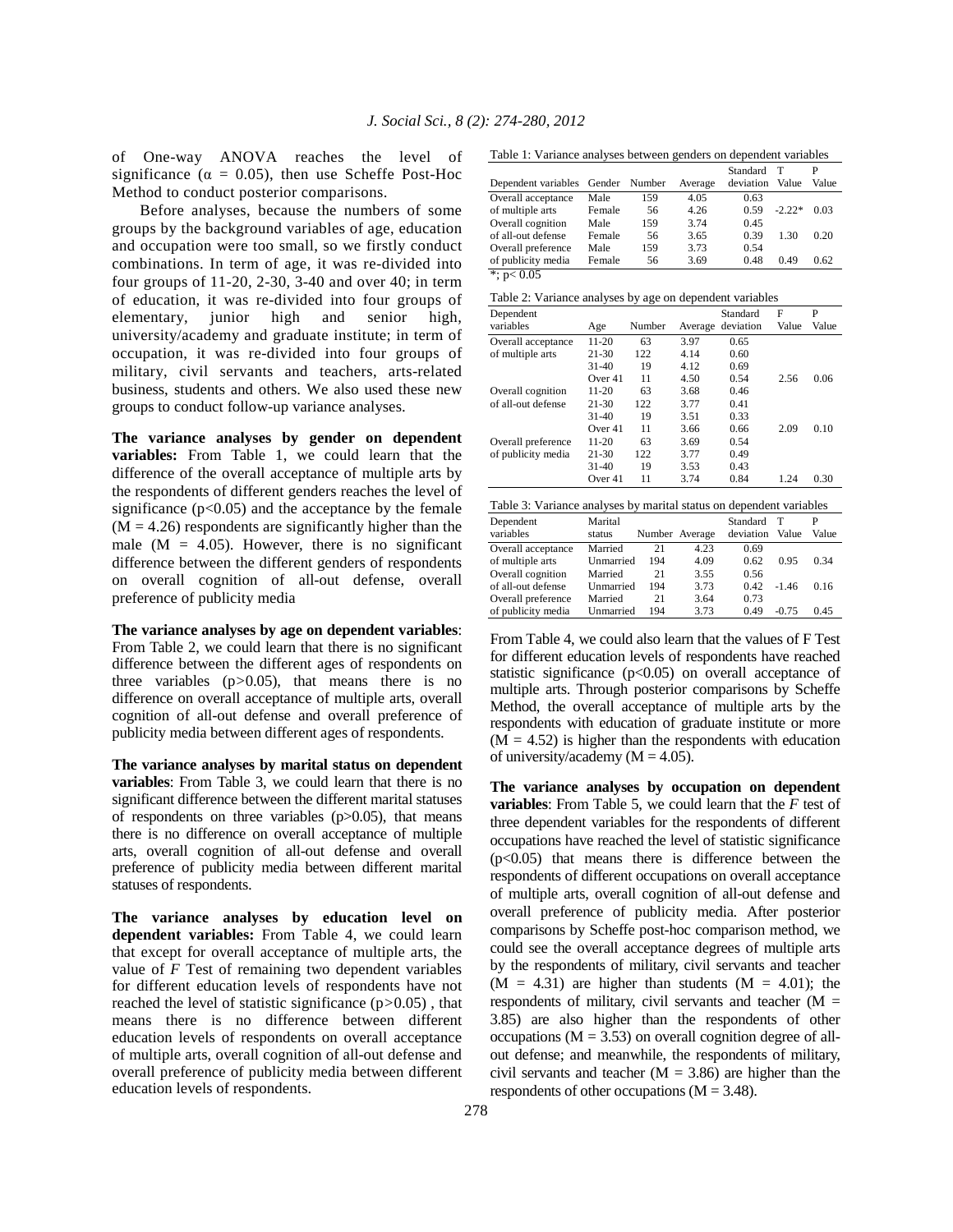|  |  |  |  |  | J. Social Sci., 8 (2): 274-280, 2012 |  |
|--|--|--|--|--|--------------------------------------|--|
|--|--|--|--|--|--------------------------------------|--|

| Dependent          |                             |        |         | Standard  | F       | D     | Posterior comparisons |
|--------------------|-----------------------------|--------|---------|-----------|---------|-------|-----------------------|
| Variables          | Education                   | Number | Average | deviation | Value   | Value | method by scheffe     |
| Overall acceptance | Junior High and Senior High | 17     | 4.30    | 0.55      |         |       |                       |
| of multiple arts   | University/Academy          | 181    | 4.05    | 0.63      |         |       |                       |
|                    | Graduate Institute or more  | 17     | 4.52    | 0.50      | $5.53*$ | 0.01  | 3 > 2                 |
| Overall cognition  | Junior High and Senior High | 17     | 3.81    | 0.47      |         |       |                       |
| of all-out defense | University/Academy          | 181    | 3.72    | 0.42      |         |       |                       |
|                    | Graduate Institute or more  | 17     | 3.50    | 0.59      | 2.49    | 0.09  |                       |
| Overall preference | Junior High and Senior High | 17     | 3.85    | 0.50      |         |       |                       |
| of publicity media | University/Academy          | 181    | 3.71    | 0.50      |         |       |                       |
|                    | Graduate Institute or more  | 17     | 3.75    | 0.73      | 0.56    | 0.57  |                       |

Table 4: Variance analyses by education level on dependent variables

 $*$ ; p< 0.05

Table 5: Variance analyses of occupation on dependent variables

|                    |                                     |     |                | Standard  | F       | P     | Posterior comparison |
|--------------------|-------------------------------------|-----|----------------|-----------|---------|-------|----------------------|
| Dimension          | Occupation                          |     | Number Average | deviation | Value   | Value | by scheffe method    |
| Overall acceptance | Military, civil servant and teacher | 55  | 4.31           | 0.61      |         |       |                      |
| of multiple arts   | Arts-related                        | 8   | 4.13           | 0.58      |         |       |                      |
|                    | <b>Students</b>                     | 120 | 4.01           | 0.63      |         |       |                      |
|                    | Others                              | 32  | 4.14           | 0.60      | $3.03*$ | 0.03  | 1 > 3                |
| Overall cognition  | Military, civil servant and teacher | 55  | 3.85           | 0.41      |         |       |                      |
| of all-out defense | Arts-related                        | 8   | 3.63           | 0.50      |         |       |                      |
|                    | <b>Students</b>                     | 120 | 3.71           | 0.44      |         |       |                      |
|                    | <b>Others</b>                       | 32  | 3.53           | 0.40      | $3.82*$ | 0.01  | 1>4                  |
| Overall preference | Military, civil servant and teacher | 55  | 3.86           | 0.55      |         |       |                      |
| of Publicity media | Arts-related                        | 8   | 3.75           | 0.51      |         |       |                      |
|                    | <b>Students</b>                     | 120 | 3.72           | 0.48      |         |       |                      |
|                    | Others                              | 32  | 3.48           | 0.56      | $3.64*$ | 0.01  | 1>4                  |

Table 6: Variance analyses by related working experiences on dependent variable

| Dimension                                  | Whether involved in all-out<br>defense education related<br>working experiences? | Number | Average | Standard<br>deviation | T Value | P Value |
|--------------------------------------------|----------------------------------------------------------------------------------|--------|---------|-----------------------|---------|---------|
| <b>Overall Acceptance of Multiple Arts</b> | Yes                                                                              | 84     | 4.01    | 0.67                  |         |         |
|                                            | Nο                                                                               | 131    | 4.17    | 0.59                  | $-1.74$ | 0.08    |
| Overall Cognition of All-Out Defense Yes   |                                                                                  | 84     | 3.69    | 0.41                  |         |         |
|                                            | Nο                                                                               | 131    | 3.73    | 0.46                  | $-0.52$ | 0.61    |
| Overall Preference of Publicity Media Yes  |                                                                                  | 84     | 3.74    | 0.52                  |         |         |
|                                            | No                                                                               | 131    | 3.71    | 0.52                  | 0.37    | 0.71    |

| Scale $(N = 215)$                     |         |         |         |
|---------------------------------------|---------|---------|---------|
| Overall acceptance of multiple arts   | 1.00    | $0.38*$ | $0.40*$ |
| Overall cognition of all-out defense  | $0.38*$ | 1.00    | $0.56*$ |
| Overall preference of publicity media | $0.40*$ | $0.56*$ | 1.00    |

**The variance analyses by related working experiences on dependent variables:** From Table 6, we could learn that there is no significant difference  $(p>0.05)$  between the respondents of different all-out defense educationrelated working experiences on overall acceptance of multiple arts, overall cognition of all-out defense and overall preference of publicity media.

**Analyses of relationship for dependent variables:**  The results of the analyses aim to explore the correlations among overall acceptance of multiple arts, overall cognition of all-out defense and overall preference of publicity media and figure out Pearson correlation coefficient. The closer to 1 the absolute value of coefficient is, the stronger correlation will be.

 From Table 7, we could learn that the correlation coefficients between overall acceptance of multiple arts, overall cognition of all-out defense and overall preference of publicity media reach the level of significance ( $\alpha = 0.05$ ) (the correlation coefficients are  $r(12) = 0.38$ , r  $(13) = 0.40$  respectively) and the correlation coefficients are positive that means the higher score of the overall acceptance of multiple arts is, the higher scores of overall cognition of all-out defense and overall preference of publicity media will be.

 The correlation coefficient between overall cognition of all-out defense and overall preference of publicity media reaches the level of significance ( $\alpha$  = 0.05) (the correlation coefficient is  $r(23) = 0.56$ ) and the correlation coefficient is positive that means the higher score of overall cognition of all-out defense is,